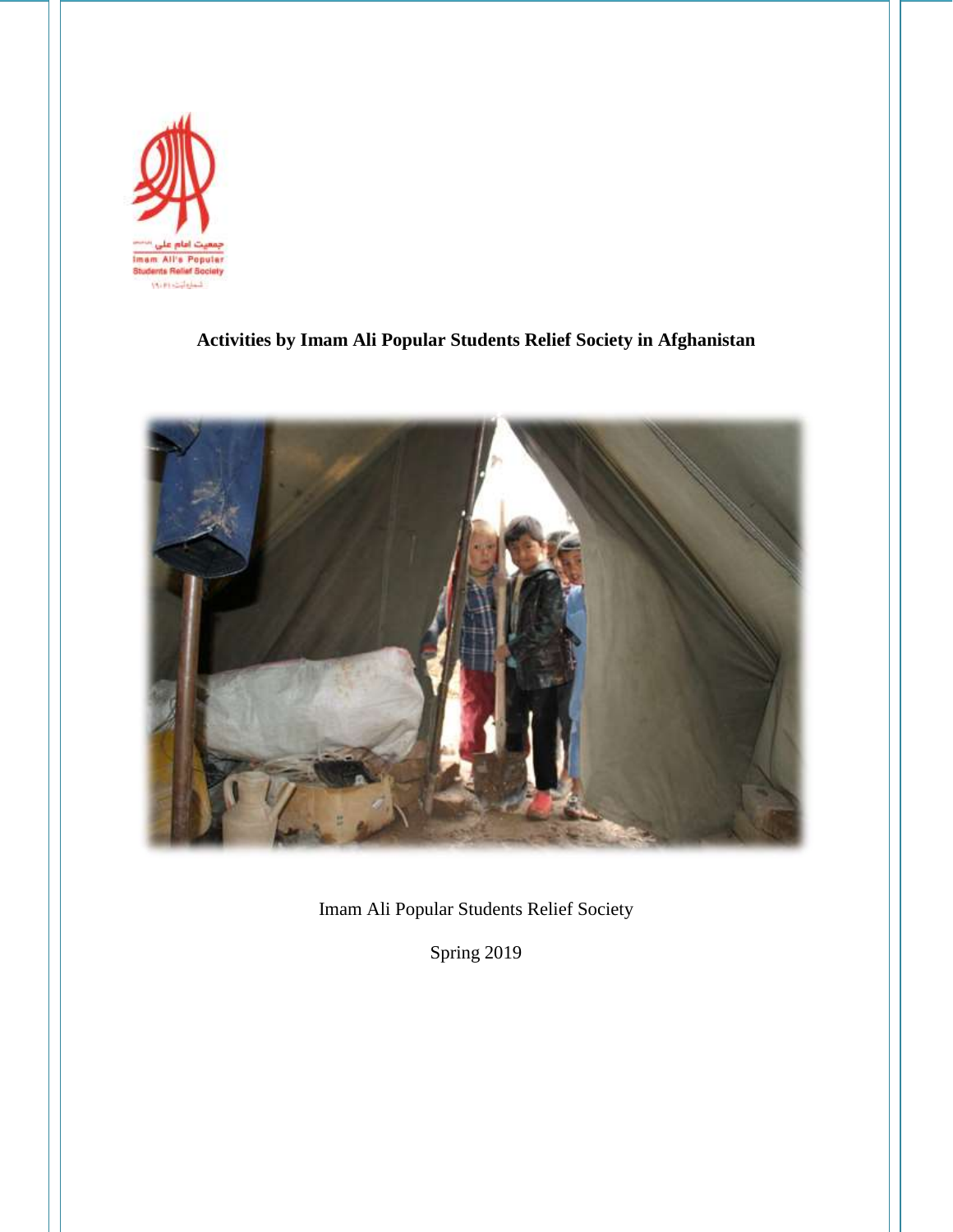# **Table of Contents**

| Mission II: Attracting the participation of students, professors, people, and donors---------------17 |  |
|-------------------------------------------------------------------------------------------------------|--|
|                                                                                                       |  |
| Mission IV: Investigating the possibility of registering a representative office in the city of       |  |
|                                                                                                       |  |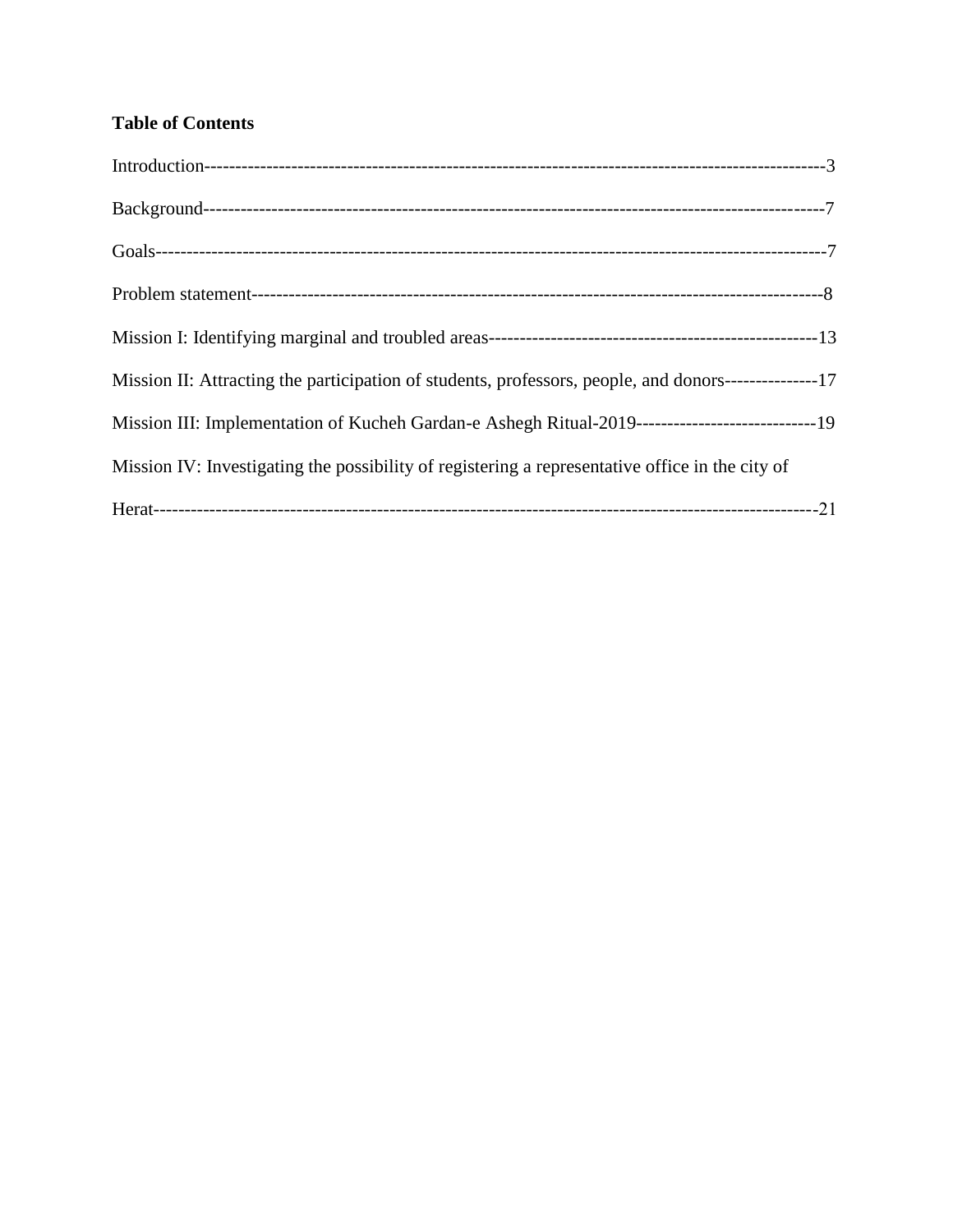

#### **Introduction**

Imam Ali Popular Students Relief Society (IAPSRS) is a fully independent, non-political and non-governmental organization which was officially registered with registration number 19061 in the year 1999, and has been continuing its activities under the ministry of interior's certification since that year. In 2010, IAPSRS obtained a special [consultative status in the United](https://esango.un.org/civilsociety/login.do)  [Nations](https://esango.un.org/civilsociety/login.do) and became a member of the economic and social council of this organization, as well as a member of the general advisory board in 2018, which has introduced it as one of the active organizations in reducing social dilemmas at an international level.

Members of the IAPSRS, including students and the general public, voluntarily participate in social and relief activities related to helping women and children in need. IAPSRS has formal offices at Sharif University and the University of Tehran, with additional thousands of active members in other universities across Tehran and other cities. The members of the IAPSRS opened their first formal office in the South of Tehran and the Molavi area in 2006. It was named the "Iranian House" so that it would serve as a symbol of the large step taken by Iranian students towards helping the development of Iran. IAPSRS currently has 44 [Iranian Houses](https://sosapoverty.org/en/iranian-homes/) and 10 active representative offices in Tehran (in the areas of Molavi, Khak Sefid, Darvazeh Ghar, Lab Khat, and Farahzad), Varamin, Shahr-e Rey, Ahmad Abad Mostofi, Shiraz, Mashhad, Tabriz, Isfahan, Kerman, Bushehr, Sistan & Baluchistan, Kermanshah, Sari, Gorgan, Karaj, among others.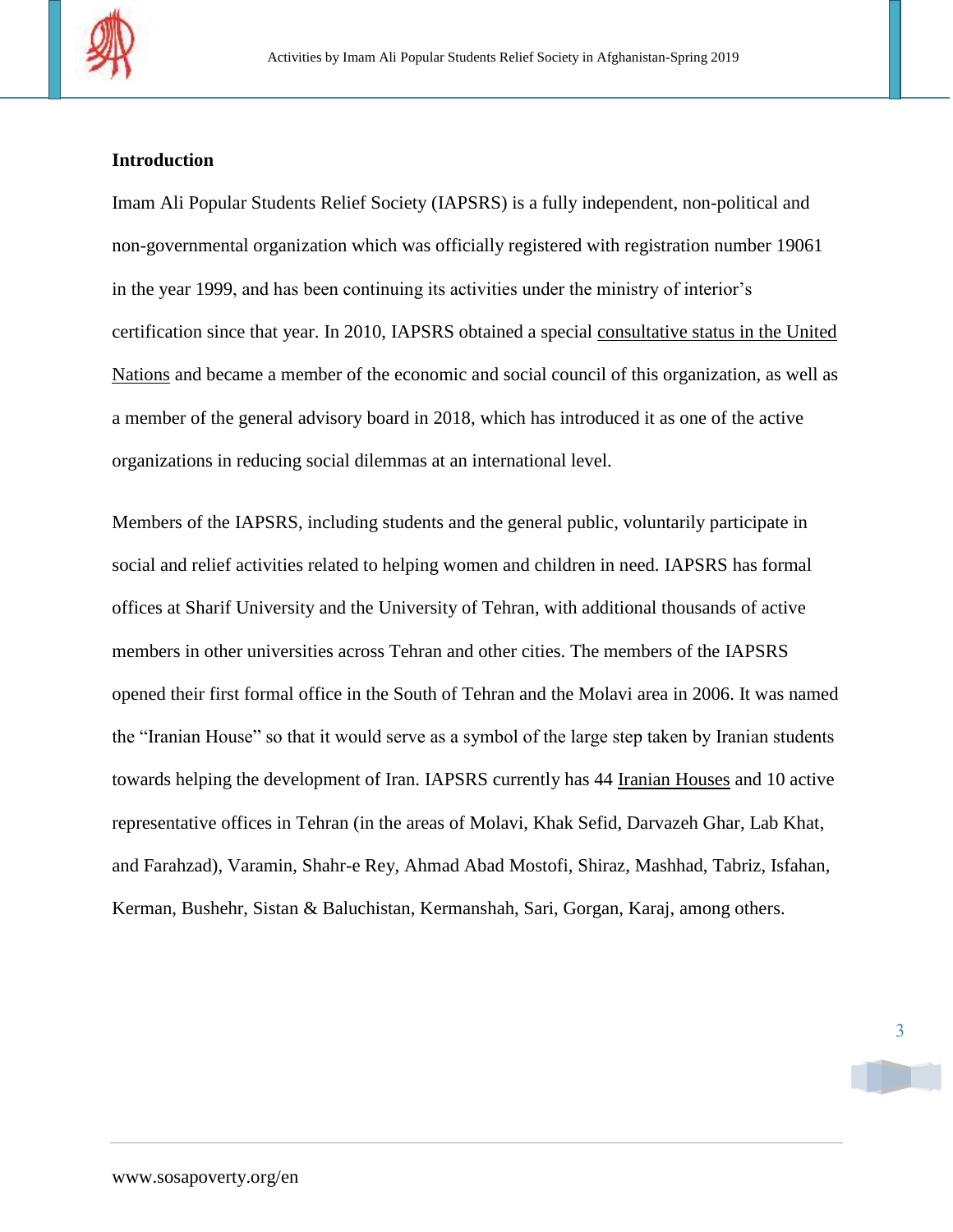The mission of IAPSRS is to create a world based on peace and equality, with special care towards the vulnerable members of the society, especially children. Working towards this goal and after 20 years of activity and constant efforts and endeavors from the people of our country, around 6100 children from all over the country are now under the coverage of IAPSRS's services in Iranian homes, so that they can change the face and reputation of their neighborhoods in the future.

IAPSRS believes in encouraging and increasing public participation in social policies and giving social functions to national-religious rituals to enhance the social and humanitarian status within society. Individuals suffering from social problems such as poverty and addiction, child labor, as well as breadwinner mothers, children with special diseases, vulnerable girls, and children charged with criminal activities are all supported by the IAPSRS's programs.

An overview of the IAPSRS's main activities can be summarized as follows:

- Setting up more than 44 relief centers called "Iranian Homes" in deprived areas to provide services to children.
- Rescuing 47 teenagers sentenced to the death penalty by asking forgiveness from the victim's family and raising funds of up to 200 million Tomans for their blood money through popular donations in the "Teflan-e Moslem" program.
- Setting up 8 entrepreneurship Iranian Homes across Iran during the past year for female breadwinners.
- Setting up Iranian Treatment Homes across Tehran to provide free dental and medical services to children supported by IAPSRS.
- Collaboration with UNICEF and supporting more than one thousand Afghan children deprived of a free education program in the years 2014-2016.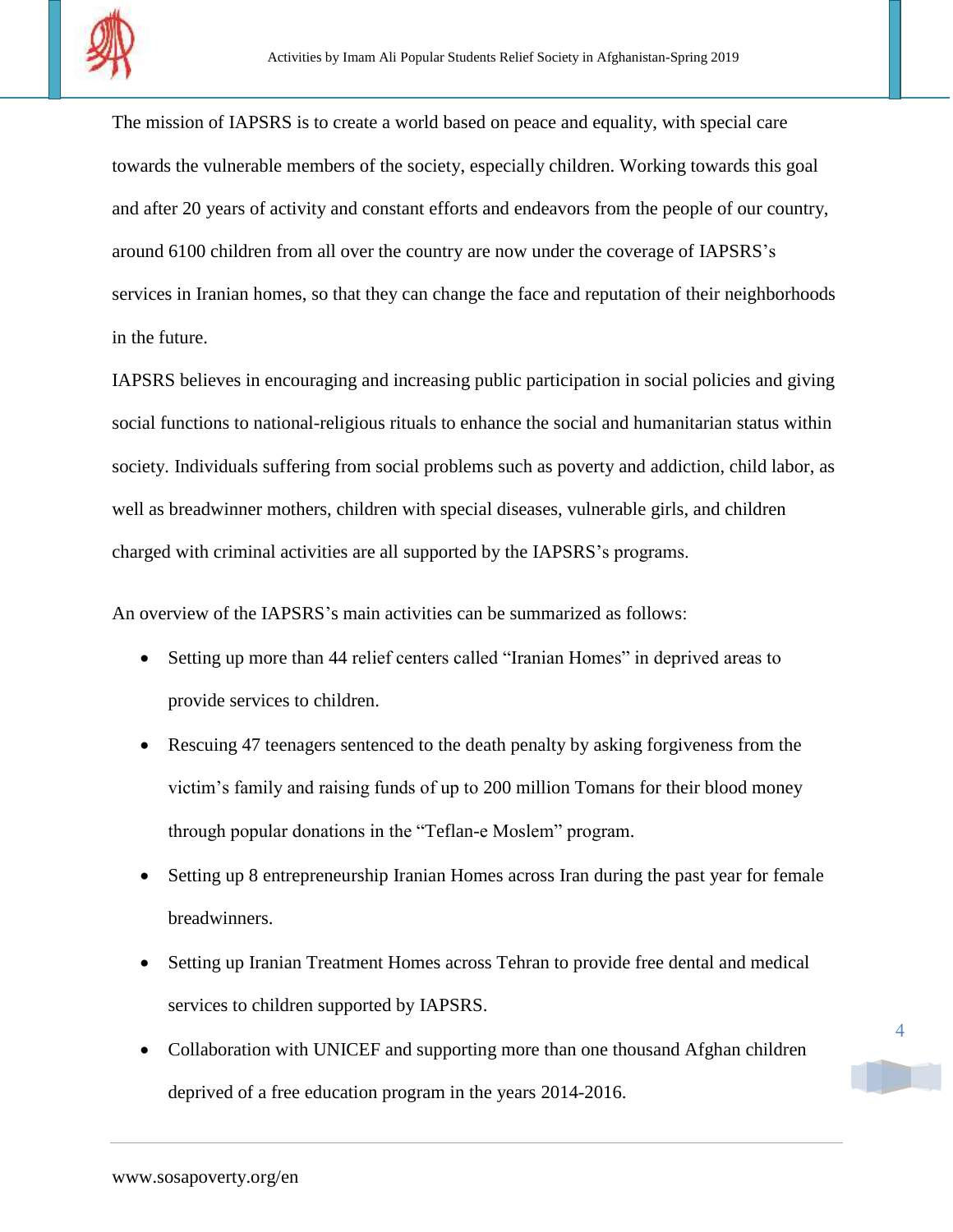

- Distributing food packages to more than 8000 families in need in deprived areas across the country during the month of Ramadan using the popular funds raised in the summer of 2018.
- Holding 4 series ((2015, 2016, 2017, 2018)) of the children's soccer league called the "Persian Soccer League", with the participation of teams including children, teenagers, and youth of the affected and marginal neighborhoods which are covered by IAPSRS's support from all around the country in Iran.
- Holding 2 seasons of track and field games for girls and boys supported by IAPSRS in  $Y \cdot Y$  and  $Y \cdot Y$ .
- Holding one season of Persian Volleyball League for girls who are covered by IAPSRS's support in 2017.
- Assistance to the hurt refugees from the ISIS war in refugee camps in Kurdistan, Iraq summer 2015.
- Assistance and help to the displaced and hurt people from Syria's war in Tartus, Syria  $Y \cdot Y$ .
- Organizing several national and regional plans and programs throughout the country during the year; which are as follows:
	- o Teflan Moslem Ritual: Pursuit of forgiveness, and support for the children and teenagers who are sentenced to retaliation and had committed crime under the age of eighteen.
	- o Kucheh Gardan-e Ashegh Ritual: Delivering food to thousands of families in need during Ramadan.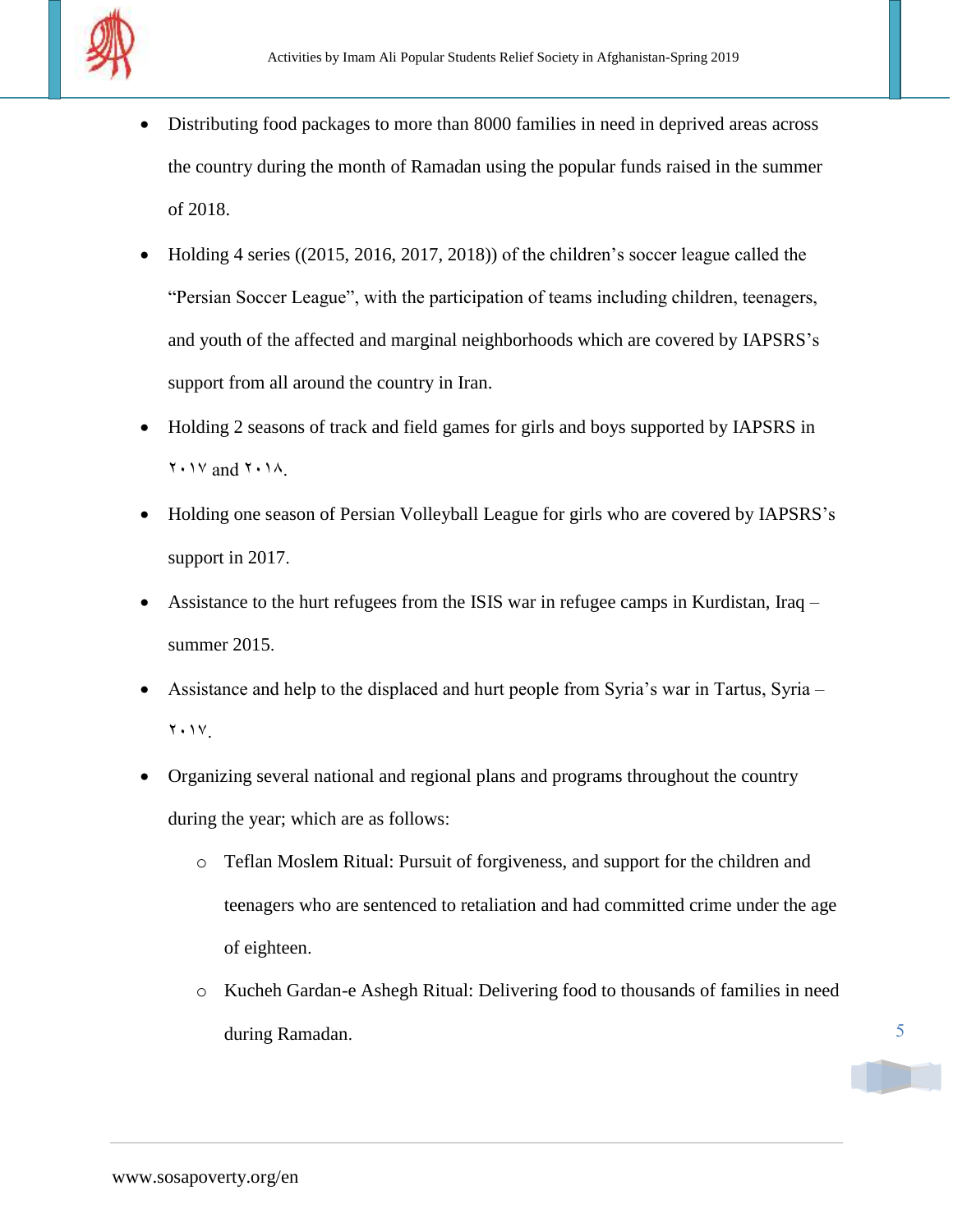- o Ka'be Kariman Ritual: Granting the wishes of deprived children and the victims of child labor on the birthday of Imam Ali.
- o Safaye Sai'e Ritual: Supporting breadwinner mothers by inviting the pilgrims during the days of Haj
- o Shaam Ayyaran Ritual: Announcing the hatred of Iranian students towards the addiction in the country along with supporting the people who are hurt by the addiction and their families.
- o Maternal Plan: Supporting pregnant women and their children who are dealing with addiction and are living in marginal neighborhoods.
- o Haftseen Barekat Ritual: Celebrating the New Year (Nowruz) besides the children of marginal neighborhoods all around the country.
- o Yalda in the Streets of Poverty Ritual: A different night of Yalda along with deprived children all around the country.
- Holding specialized seminars on social harms in recent years:
	- $\circ$  The first specialized seminar on the Iranian victims of child labor 02/2014
	- $\circ$  The first specialized seminar on addiction and pregnancy 11/2014
	- o The first seminar on the children and teenager's addiction in the marginal neighborhoods – 02/2015
	- o The first seminar on children's marriage in deprived neighborhoods 11/2016
	- $\circ$  The first seminar on child abuse in deprived neighborhoods 01/2018
	- o The 6th specialized conference of the Maternal Plan (focusing on the problems of women and children who are interfering with addiction) from 2015 to 2019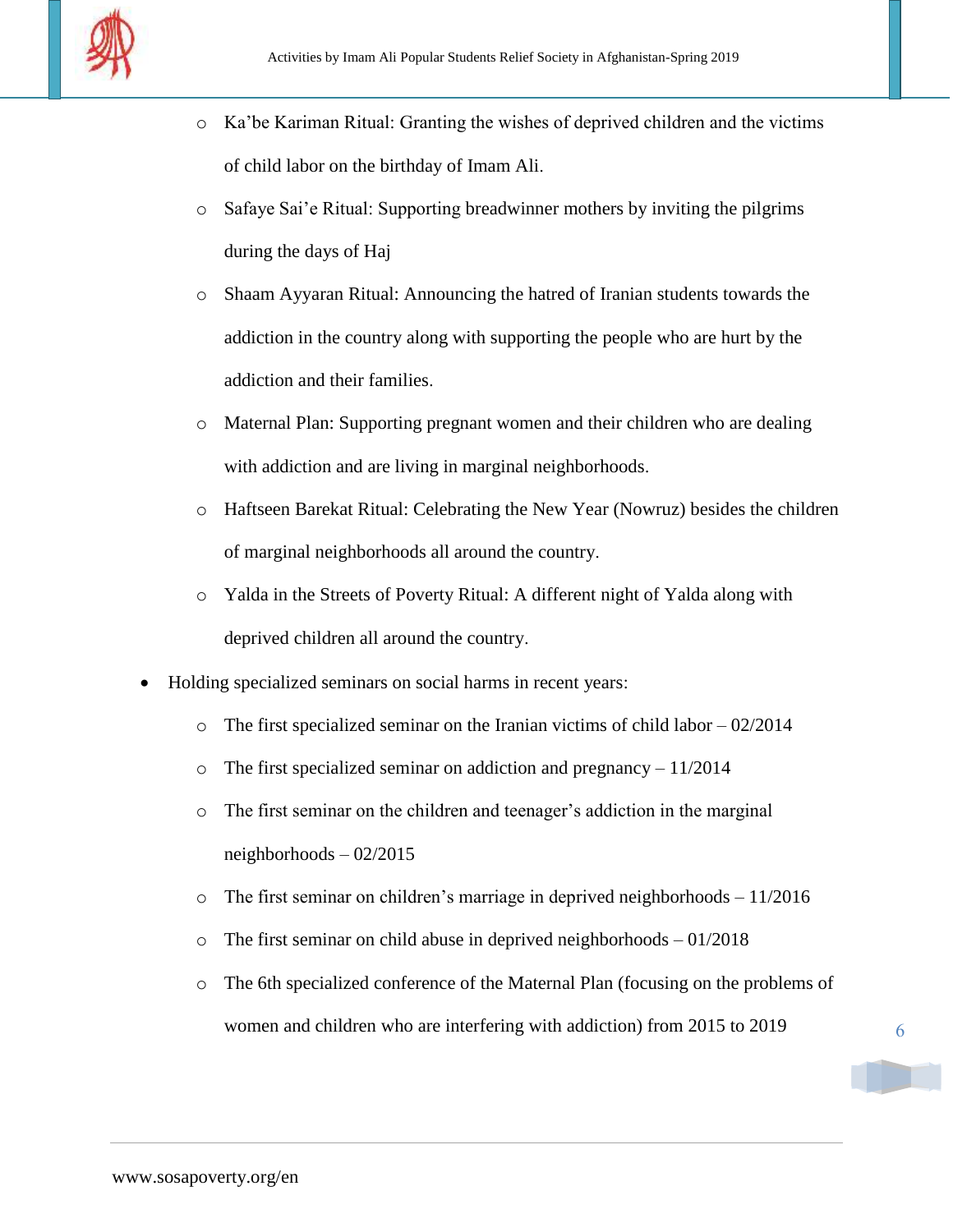

 $\circ$  International activities in the United Nations and the Middle East for the aim of peace-building.

#### **Background**

As an international non-governmental organization, IAPSRS has always been concerned about the war victims (children and women) in need as well as those in emergencies. In recent years, due to the problems of refugees and asylum seekers in Iran's neighboring countries, especially Iraq, Syria, and Afghanistan, one of the priorities of this organization has been to provide relief assistance to the affected people. Most members of the IAPSRS are students or young graduates, who cannot be indifferent and be silent spectators of mass media news about human tragedies against children of war. In this regard, the members of this organization decided to devote all their efforts to providing benevolent assistance to the affected people, such as refugees and asylum seekers. Since the target community of NGOs has always been children and women, the focus of the above programs is on the same group. Although there are countless war-torn areas in the world that we want to help, given the resources available, Afghanistan is considered a necessary step for aid.

#### **Goals**

Since its inception, the IAPSRS has provided services to more than 1,500 Afghan children and women living in the suburbs of Iran. These services have been in the form of rituals held on various occasions throughout the year and also continuously in Iranian homes across the country. Now, at the request of a number of Afghan students - who have witnessed the activities of the IAPSRS over the years - to implement the practical model of the IAPSRS in Afghanistan, IAPSRS has decided to send a number of volunteers to Afghanistan and carry out the necessary activities in this country given these reasons. This is important given the need to pay attention to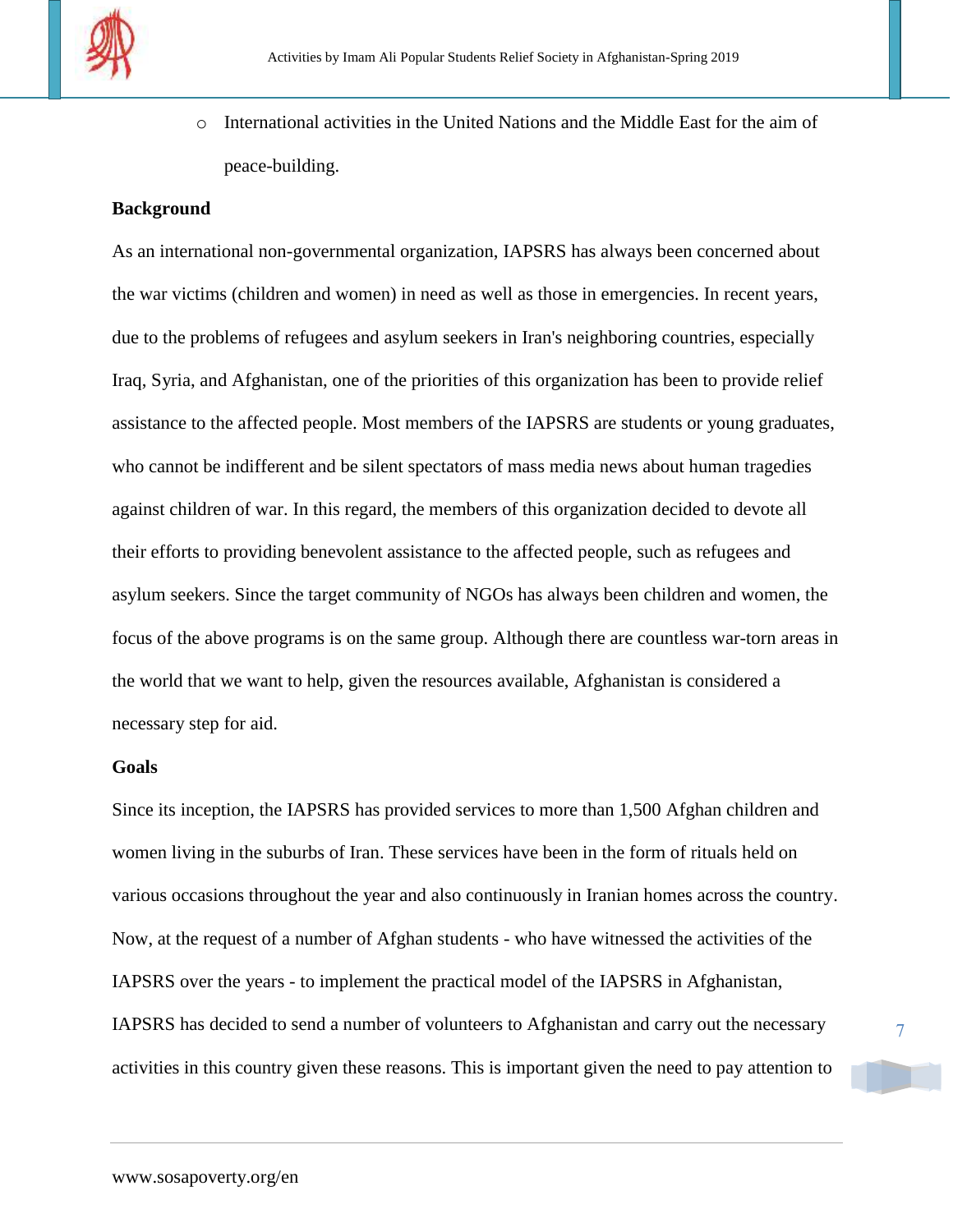

that country as a source of migration for many affected families supported by IAPSRS, as well as the recent devastating and widespread floods in more than 20 provinces out of 34 provinces of the country, which have caused great loss of life, property, and livelihood.



Map of Afghanistan

#### **Problem statement**

Afghanistan has long been the source of immigration for the largest group of immigrants living in Iran. A group of immigrants living in the suburbs in dire economic and social conditions is one group of Afghan immigrants in Iran. In the meantime, unfortunately, many families have also been involved in problems such as addiction, which can clearly be considered as the miserable results of migration and living in troubled neighborhoods of Iranian cities. In the meantime, children have a special place. These children had no role in the migration of their families and may not have been born even at the time of migration. At the same time, they pay for this forced migration by enduring problems such as poverty, deprivation of education, lack of access to medical services, and even conflict with addiction, child marriage, forced labor, among others. It is no secret that many such harmful effects can be prevented if migration is prevented at the origin.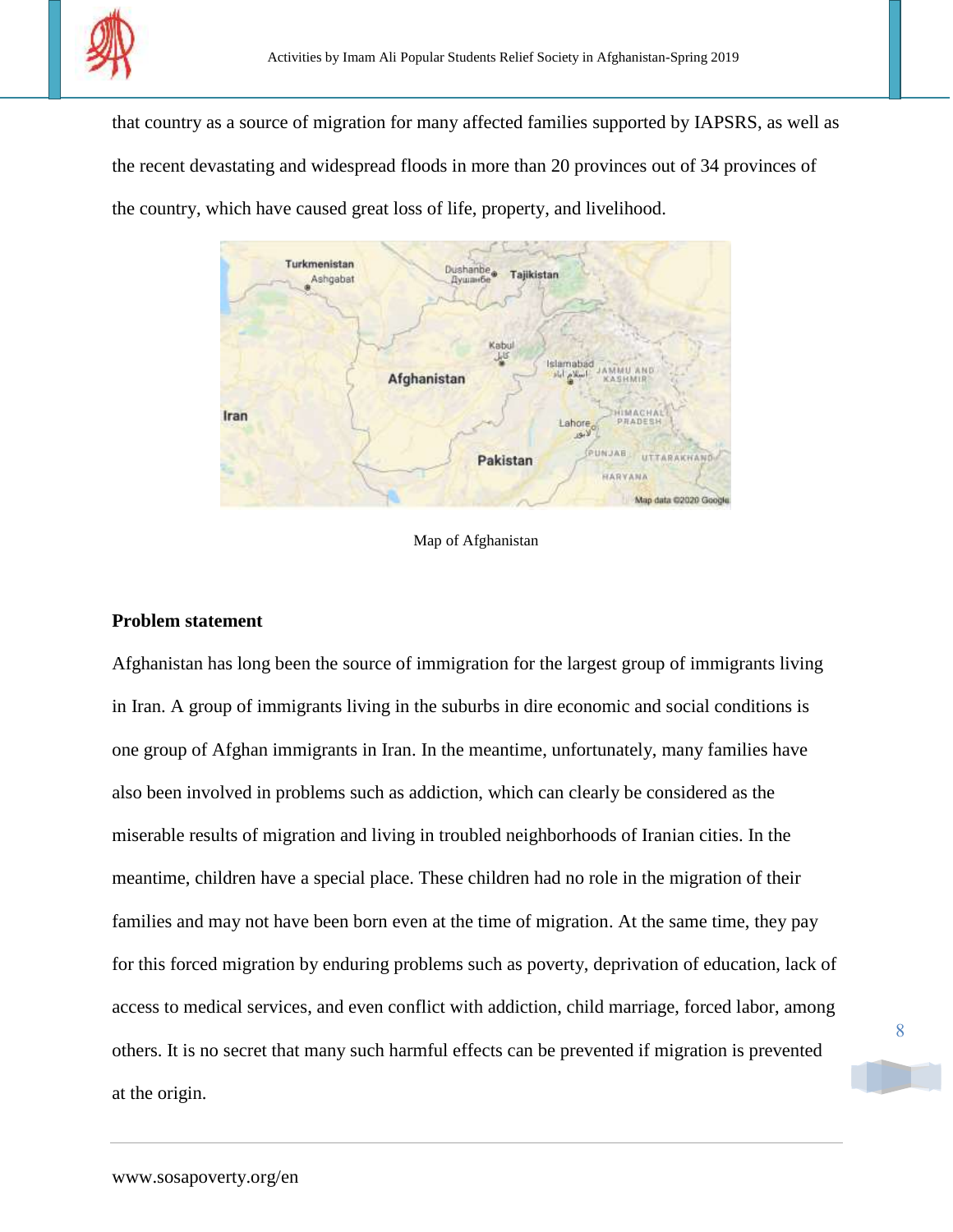

Simultaneously with the torrential rains of the spring of 2019 in different provinces of Iran, the floods also swept through provinces of Afghanistan, damaged farms and infrastructure, and unfortunately caused casualties. According to news reports, Herat, Badghis, Faryab, Ghor, Takhar, Badakhshan, Kunar, Balkh, Jawzjan, Samangan, Sar-e-Pul and Baghlan provinces suffered the most. Meanwhile, the number of flood-affected provinces reaches more than 20 out of a total of 34 in Afghanistan. The death and damage toll has risen sharply, with the latest figures showing more than 140 dead, 250 injured, and more than 40,000 displaced (who may not be able to return to normal life for years). Meanwhile, women and children experience more and more severe injuries. Also, more than 27,000 homes have been completely or partially destroyed. In addition to the two issues raised above, the request of several Afghan students studying in Iran who have closely witnessed the activities of IAPSRS was a strong incentive for the IAPSRS to decide to implement its activities in Afghanistan.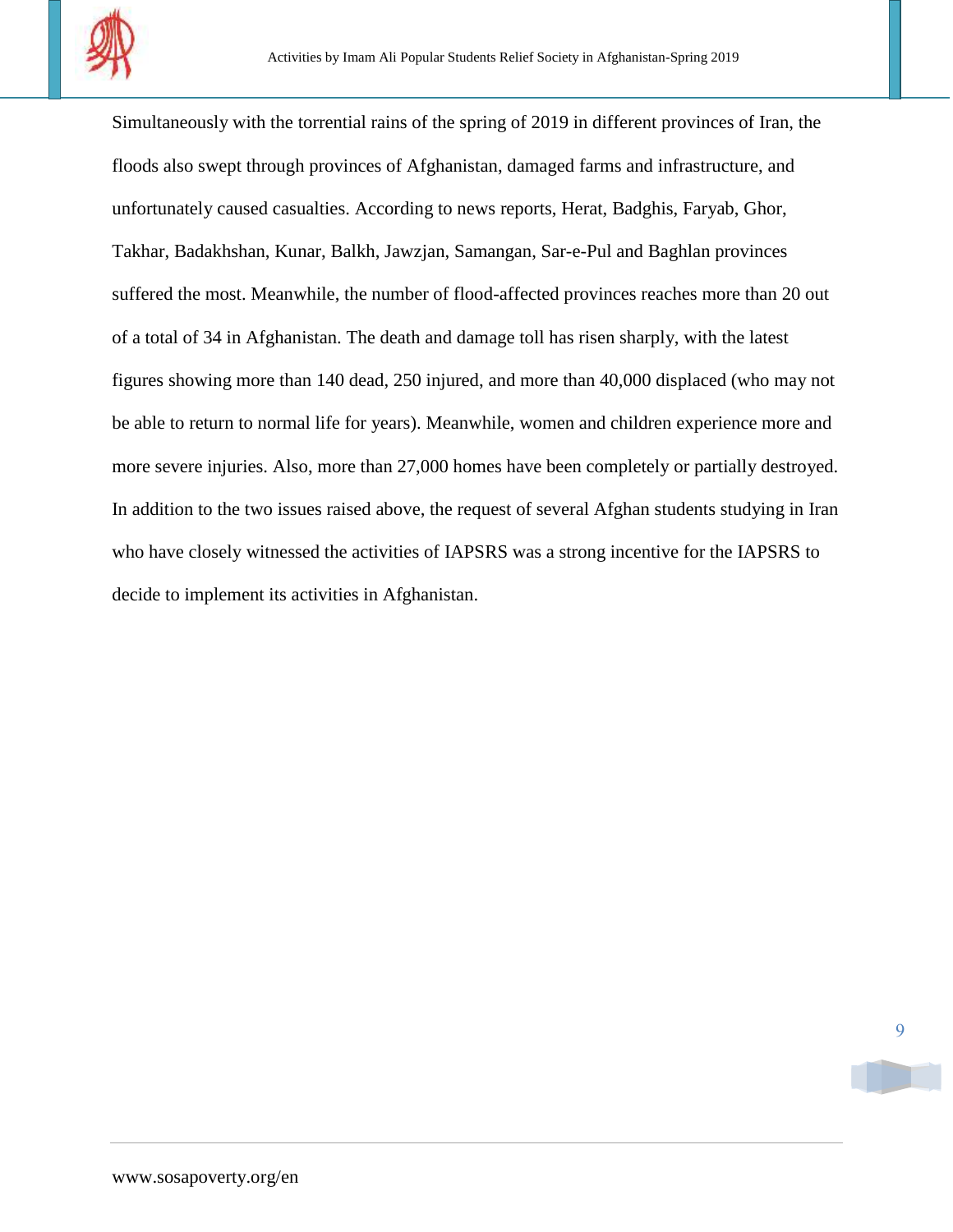

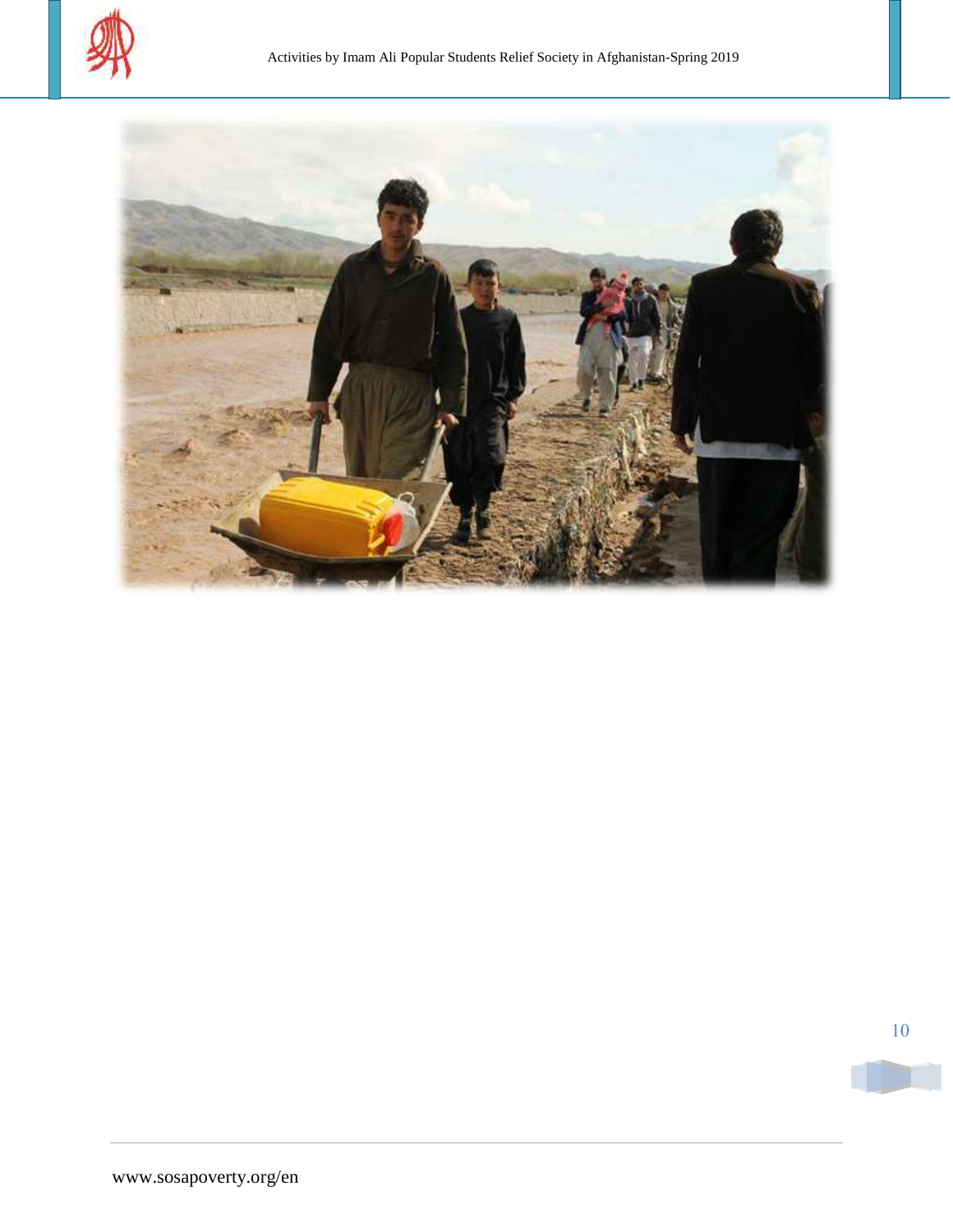

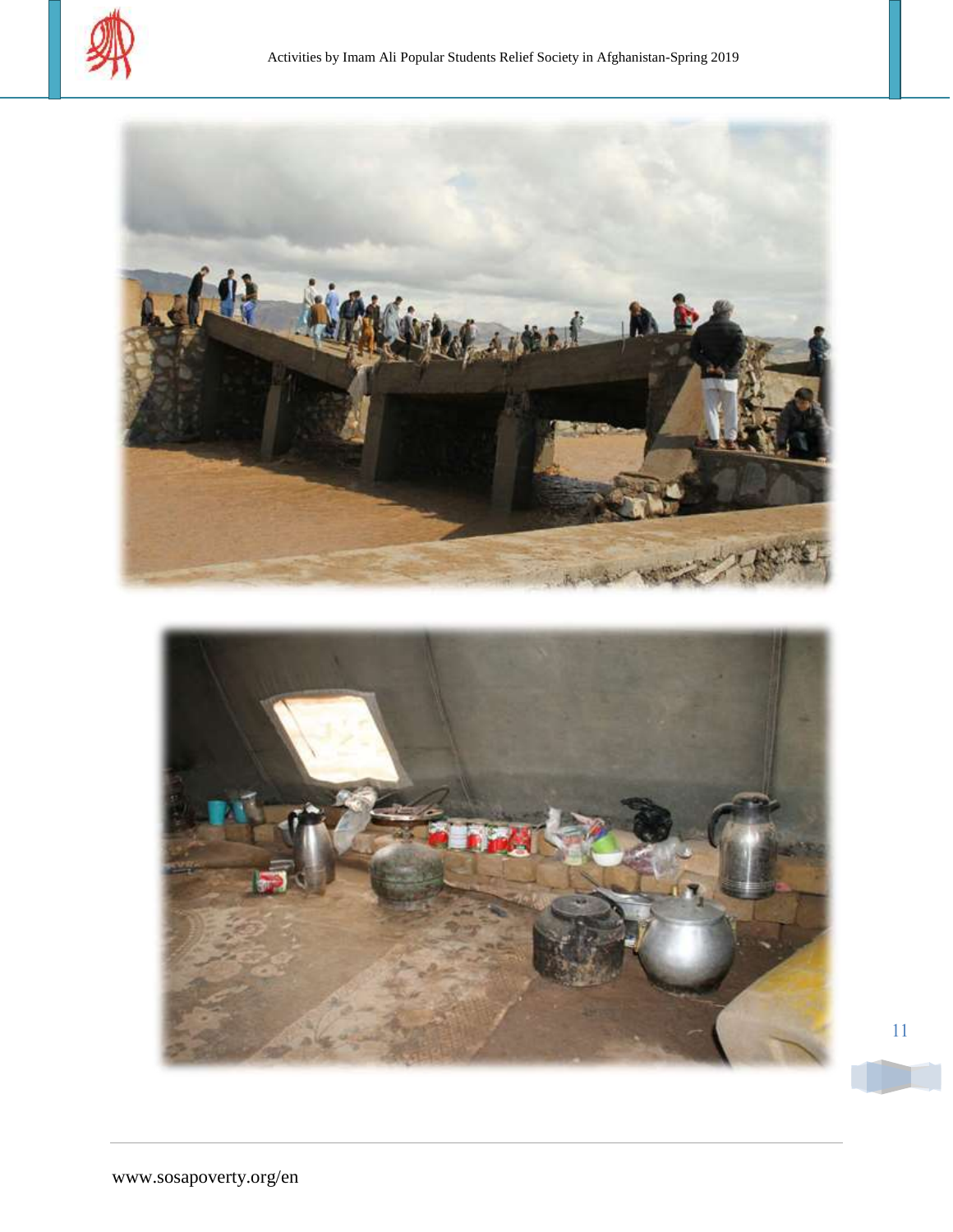

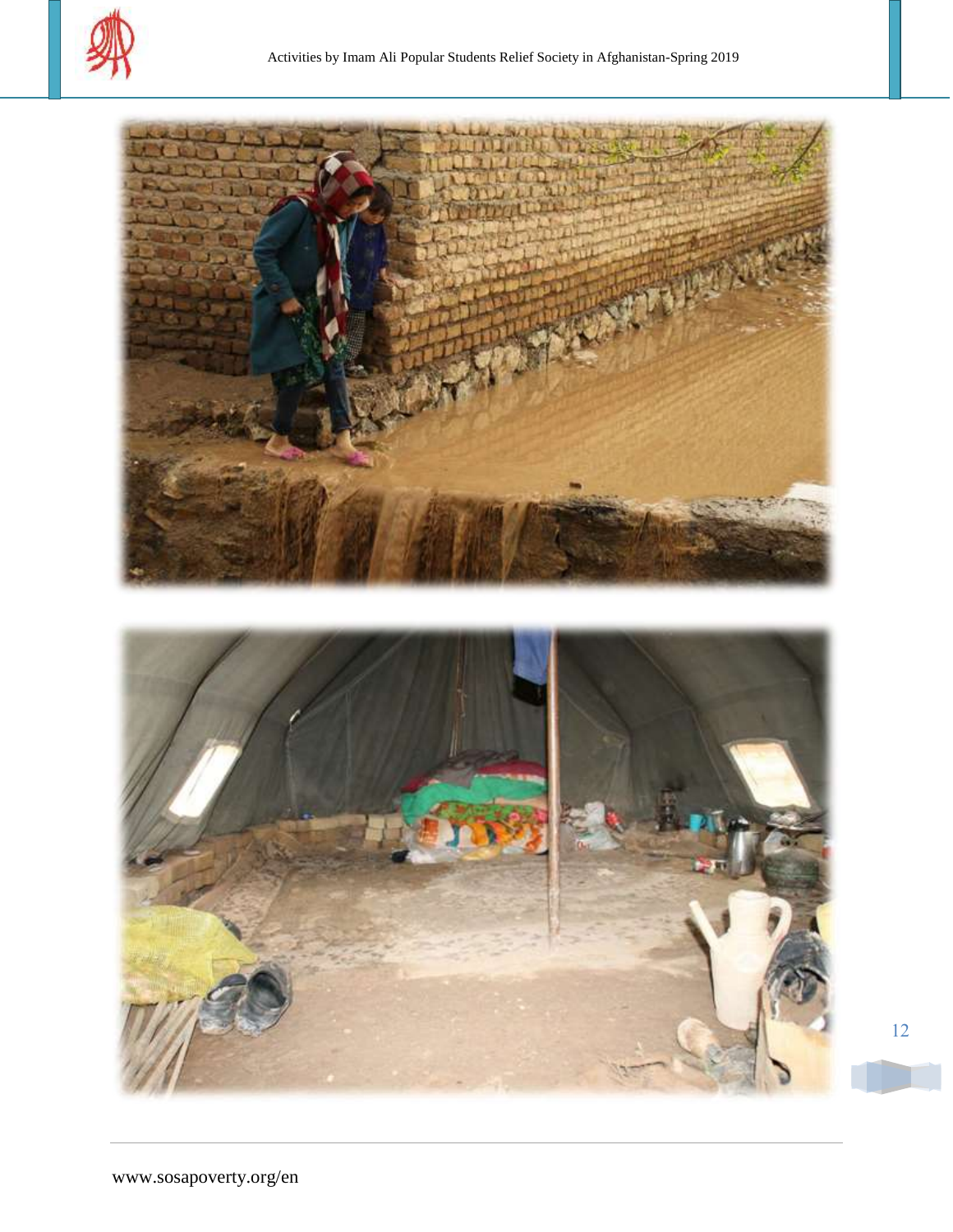



Damaged areas by floods in Afghanistan

#### **Mission I: Identifying marginal and troubled areas**

In this phase, the priority is with the flooded areas to study their problems and create initial communication with families in these regions. For example, neighborhoods of Seyedabad, Resalat town, Malan bridge, Lushan bridge, Naibi village, Shahriyar village, Kareh Melli, Sabz town, Andisheh, Hosseinabad, Shohada and, Ahmadi town were identified from the suburbs and around Herat city. In these identifications, a total of 100 families with the priority of receiving food bags due to food poverty, flood damage, migration due to war, the presence of a female breadwinner were identified. Then initial contact was established with the family, and existing problems for children and women in each family were identified and an initial identification form was completed for each family. This process was done with the help of local liaisons who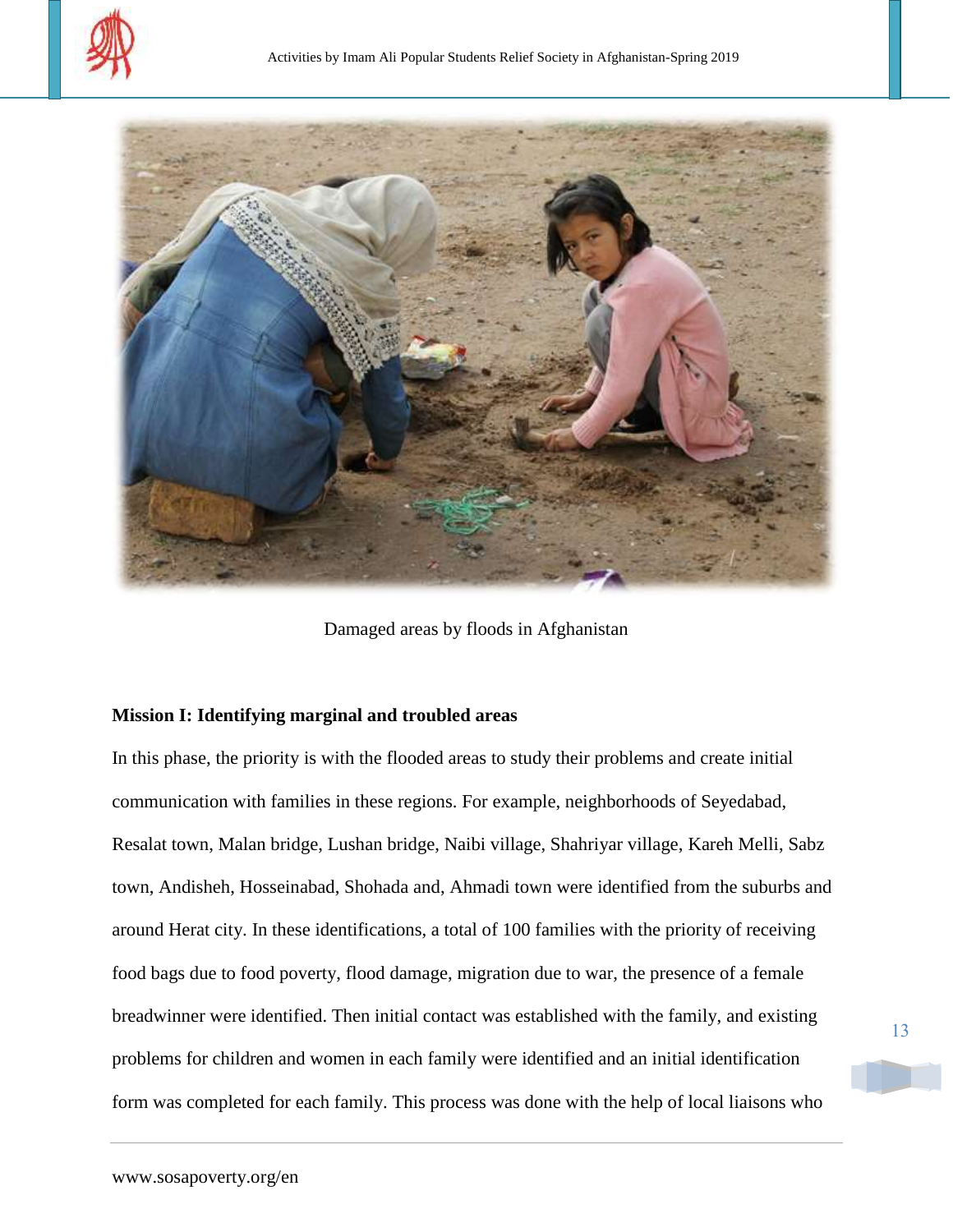

had already been introduced and trained. In addition to the family-centered identification, the neighborhood-centered study was conducted to pay attention to the situation and texture of each neighborhood and find specific injuries that the neighborhood was involved with. Domestic businesses that were the source of income for residents, especially women, were identified, surveyed, and registered.



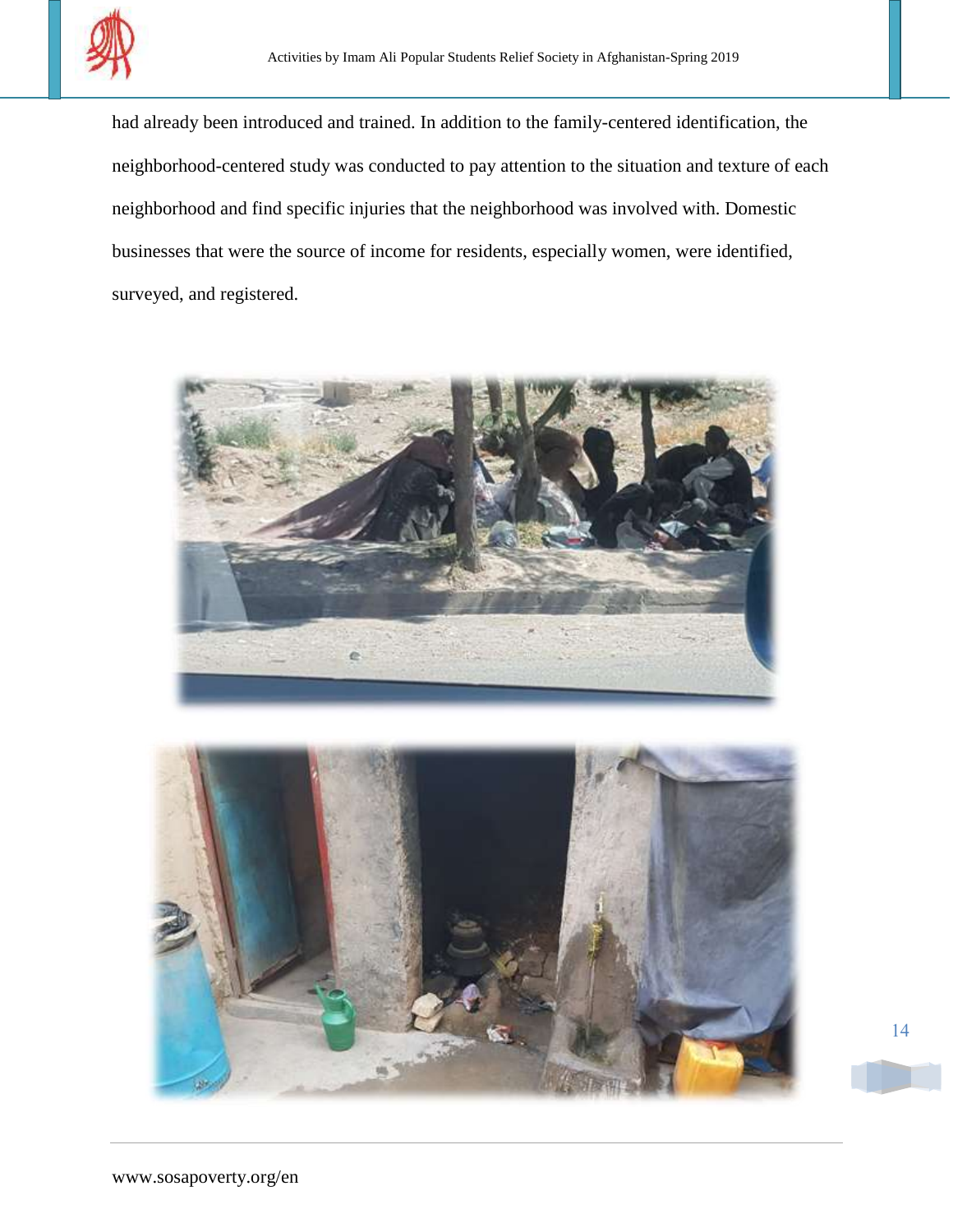

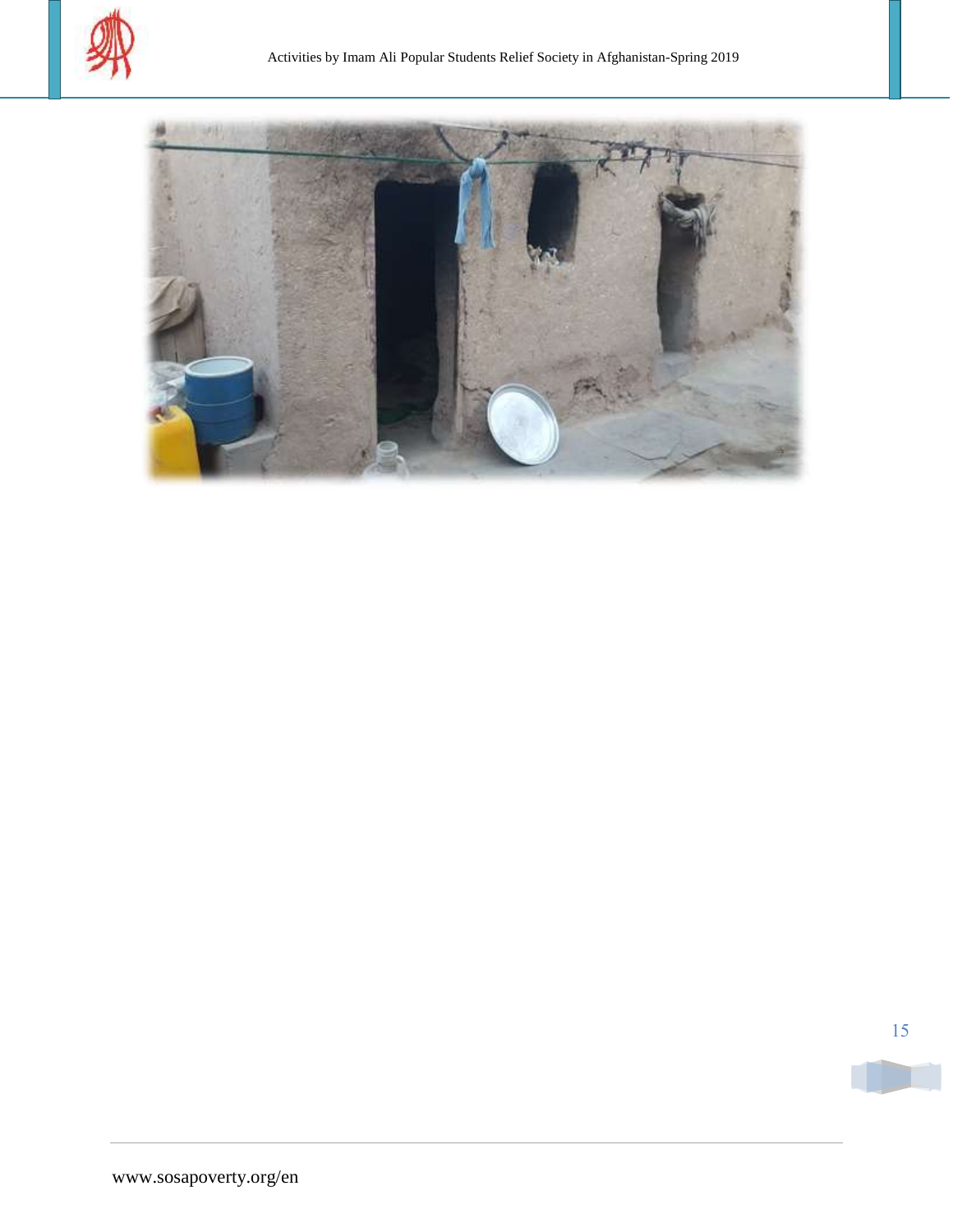

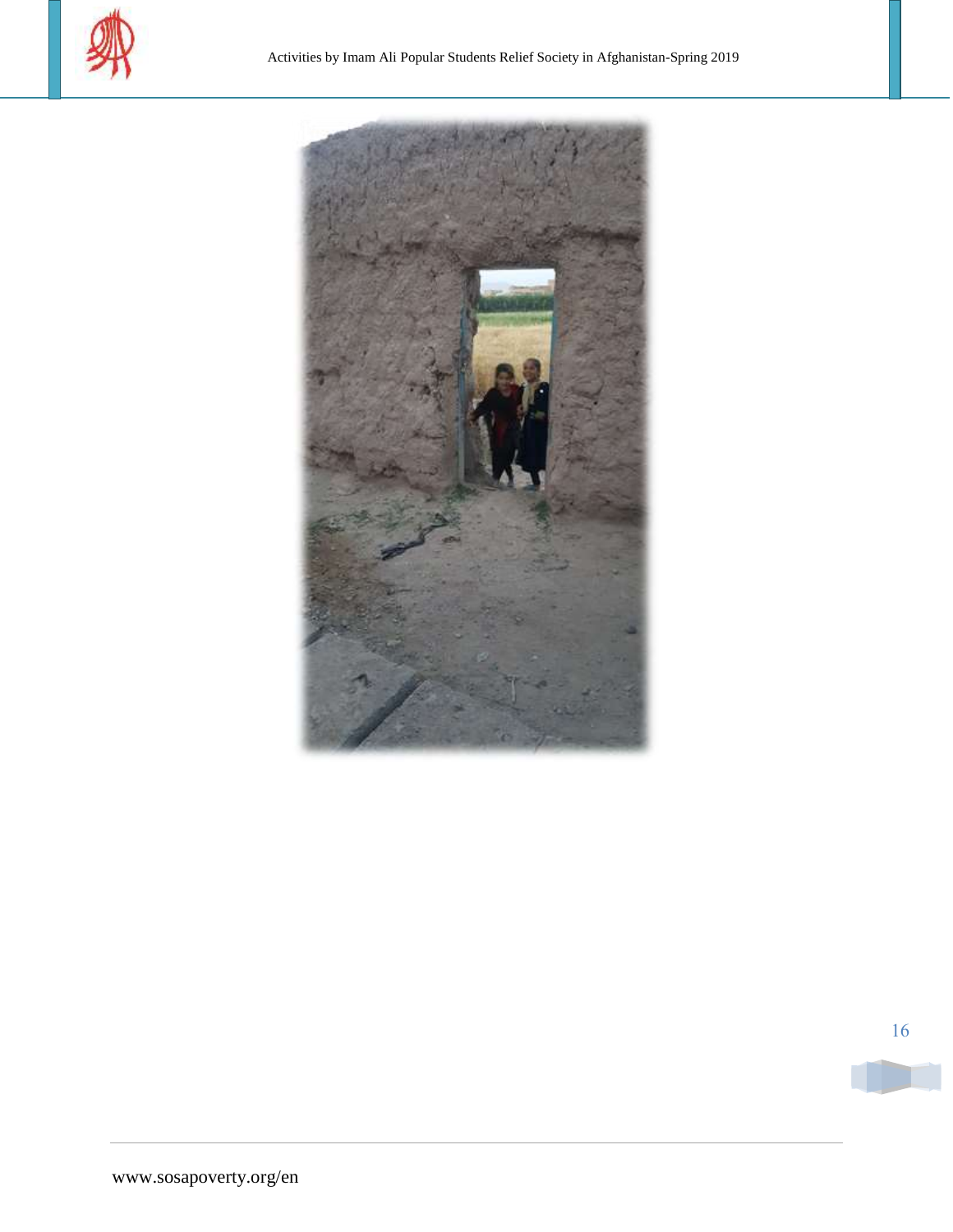

# **Mission II: Attracting the participation of students, professors, people, and donors**

Interested students studying in Herat, university professors, liaisons, and local trustees in each region were identified, and a meeting was held to introduce the goals and ideas of the IAPSRS to them. The executive process of identification in the IAPSRS was explained to the participants and the executive matters such as identification, completing the forms, purchasing basic items, and support, among others were explained and reviewed.

Also, the network of these people was used to acquaint the donors with this project and to attract the donors' participation in financing the distributed bags.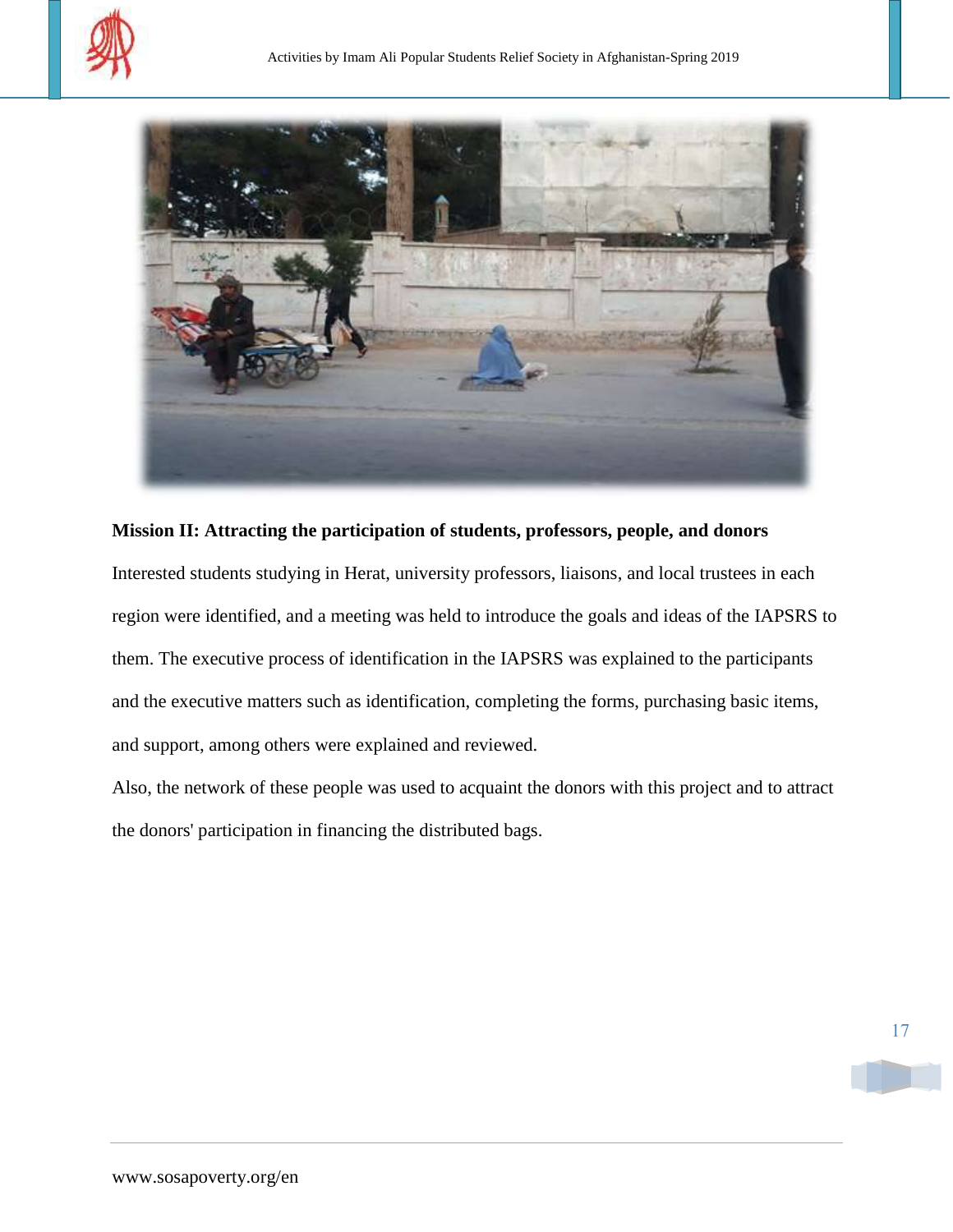



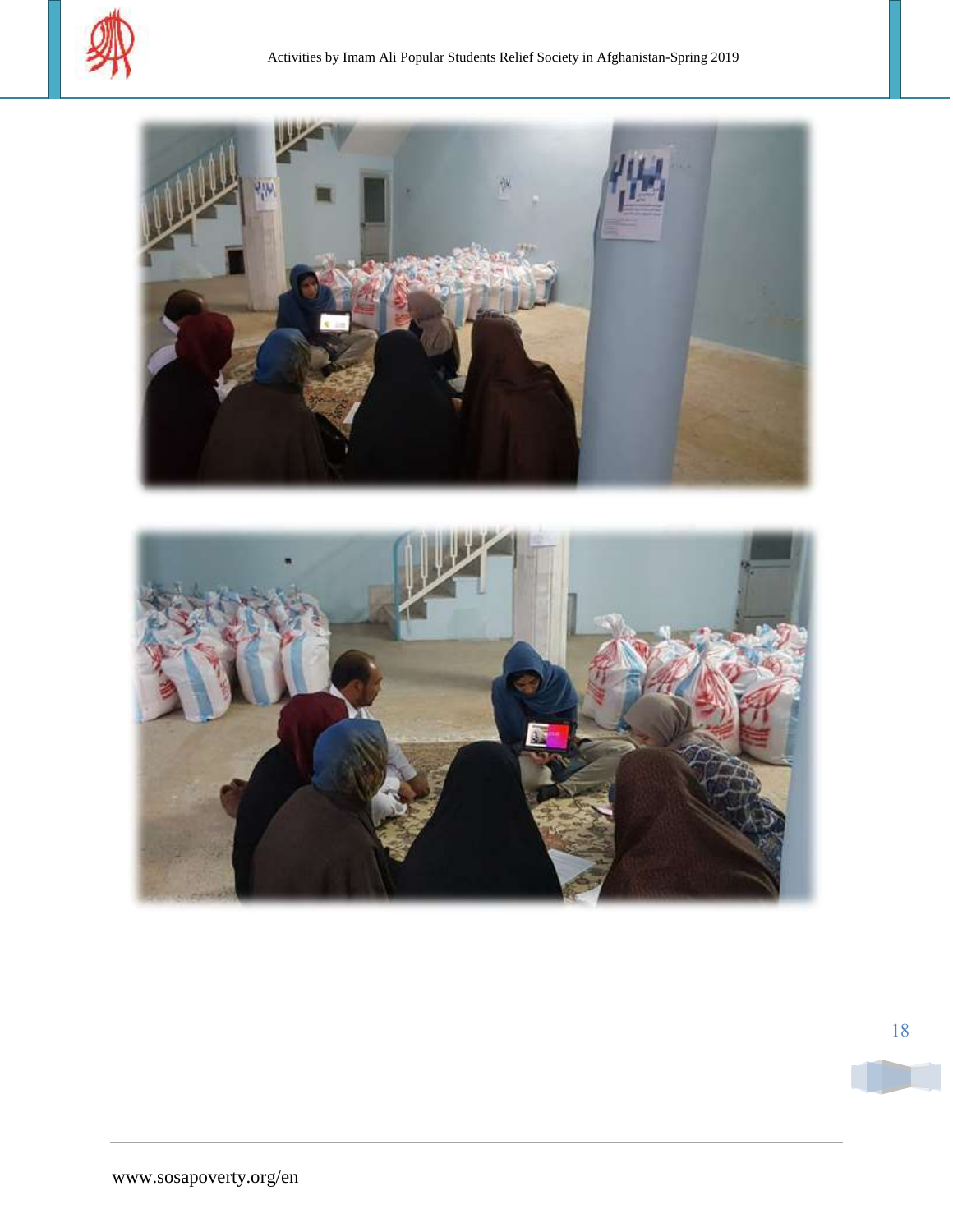

## **Mission III: Implementation of Kucheh Gardan-e Ashegh Ritual-2019**

A hundred bags of food a month were distributed among families in need and affected by flood damage with the help of local people and students. An assessment of the basic household needs of each family was done through a survey of local liaisons. Identified families were prioritized. Donations were collected and the required items were provided at the best prices by reviewing the trusted and introduced sellers. The food packages were distributed among the identified families, and the necessary documentation of the packing and distribution steps was prepared with the help of local volunteers.

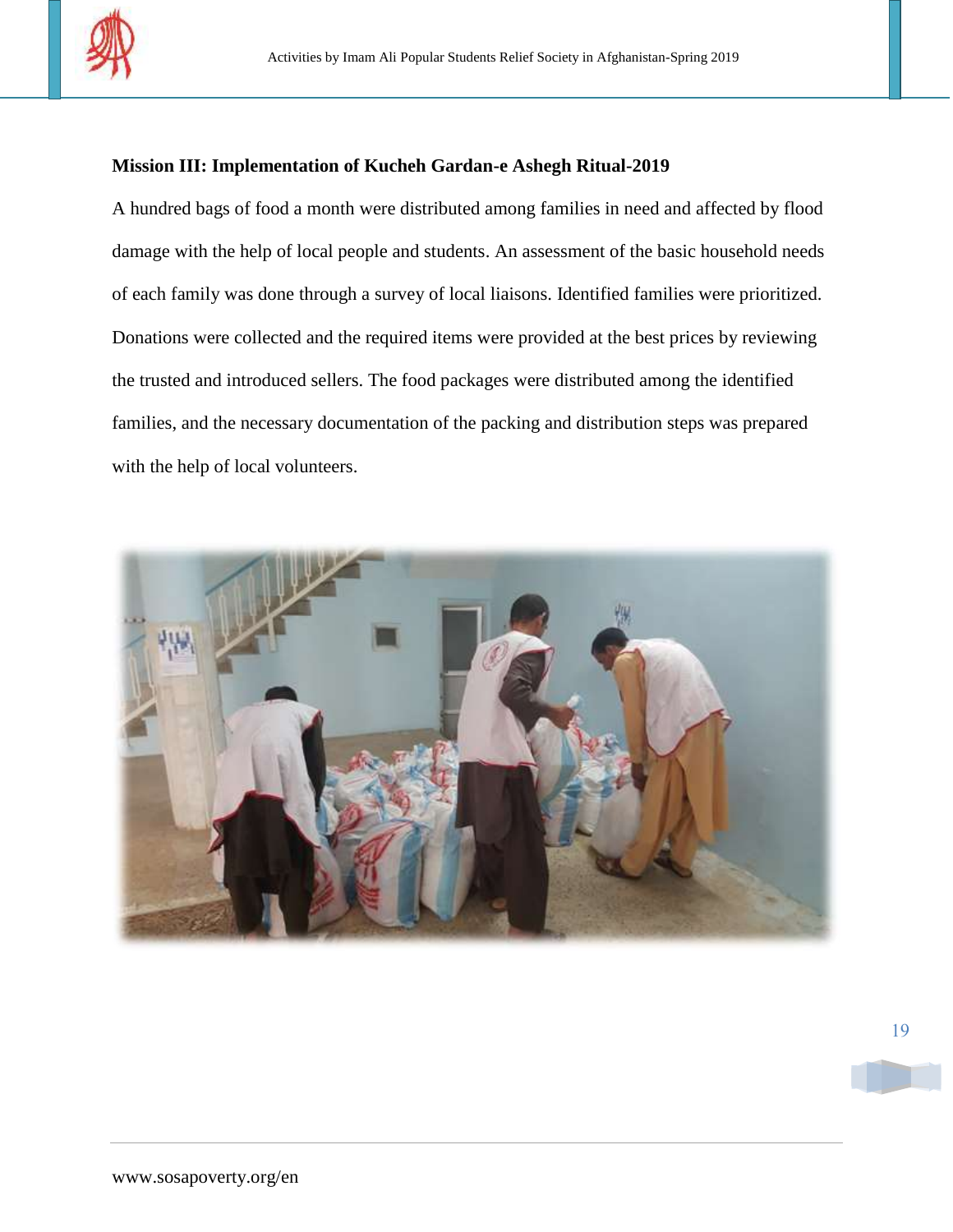

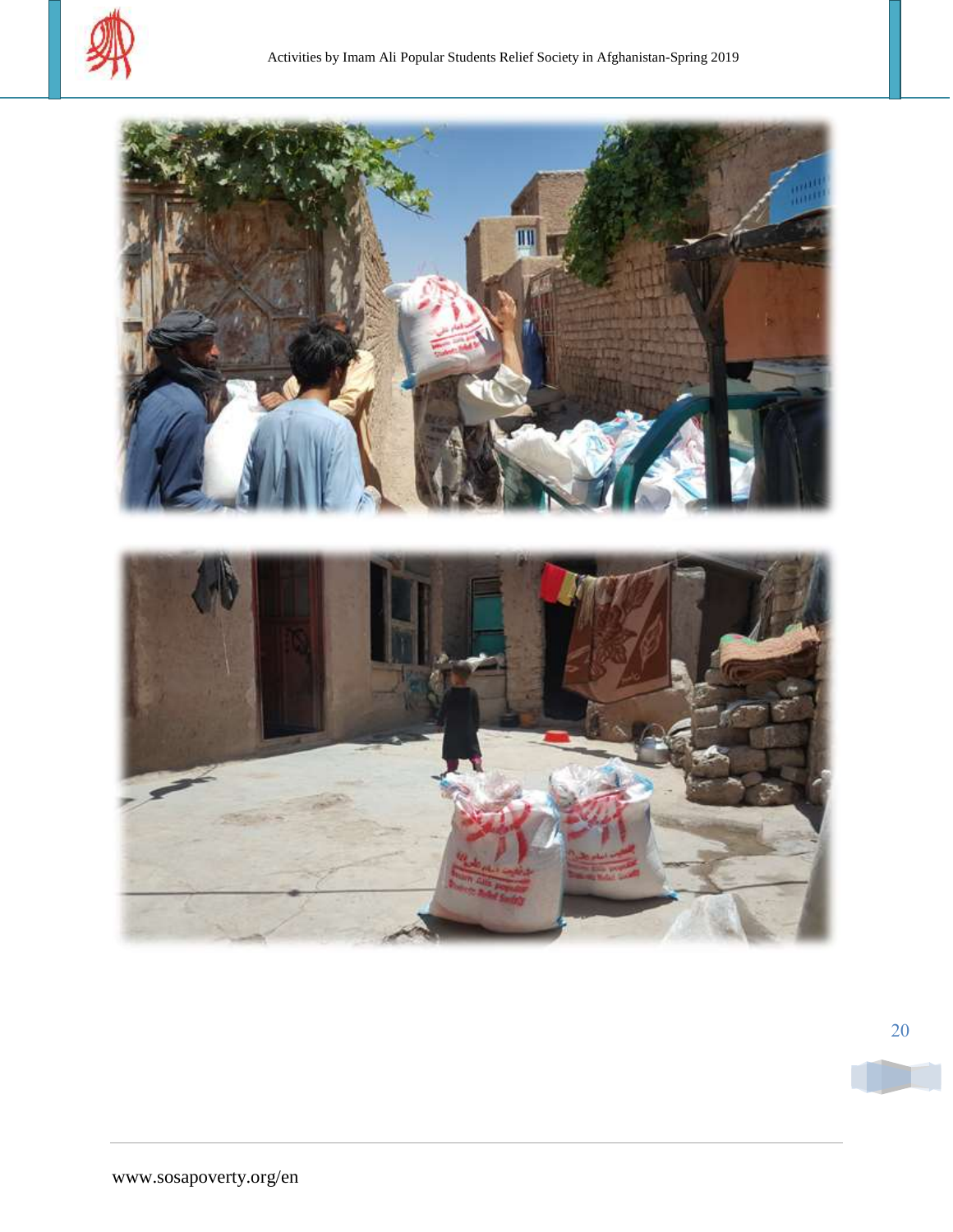



# **Mission IV: Investigating the possibility of registering a representative office in the city of Herat**

Before the visit, the conditions for registration of international organizations in Afghanistan were reviewed and the documents required for the registration of the IAPSRS as a non-governmental organization in Afghanistan were prepared. The necessary initial contact was made with the relevant legal institutions in Herat. The city of Herat was selected as the city to register the first IAPSRS representation in Afghanistan. And initial legal action and planning for future steps for registration were completed.